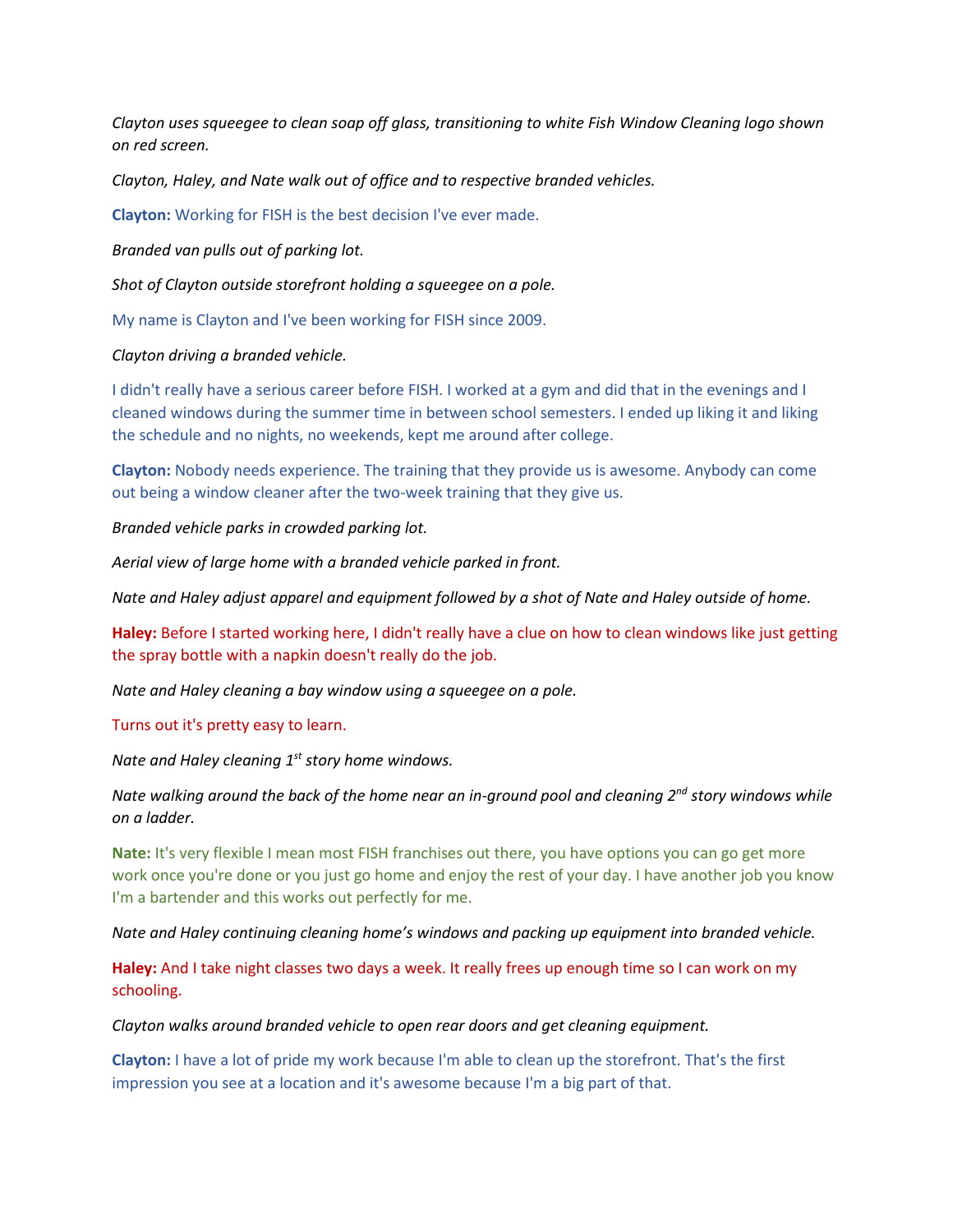## *Aerial view of a commercial storefront.*

## *Clayton cleans windows of commercial storefront.*

I typically get to the office first thing in the morning. The manager will give me my workload for the day, whatever my quota is. When I get done with the work that I have provided for me I can go out and do sales if I want to. There's tons of opportunities to make more money.

*Nate and Haley driving a branded vehicle.*

## **Haley:** What made you want to start working for FISH?

**Nate:** A friend of mine told me about FISH and I applied, I got hired, didn't need a college degree or anything like that and they trained me on everything I needed to know.

*Aerial view of branded vehicles pulling into parking lot of Fish Window Cleaning office.* 

**Haley:** It's definitely a nice financially stable job that doesn't require much experience.

*Clayton and Haley high five as all three cleaners walk back into office.* 

**Join Our Team**

**White Fish Window Cleaning logo**

**Go to www.fishwindowcleaning.com and click on Careers to apply to a franchised location near you.**

*( beep )*

*Clayton talking to camera in front of commercial storefront.* 

**Clayton:** The more money I can make.

*[unintelligible off-screen direction from female voice]*

[Clayton and other off-screen participants laughing]

**Clayton:** What is it a bittery flaky crust? [laughing] *( beep )*

Buttery flaky crust. *( beep )*

Buttery flaky crust. *( beep )*

*Nate and Haley driving a branded vehicle.*

**Haley:** Before I was completely clueless. I had no idea how to even hold a squeegee but after training and everything I feel like I'm the Michael Jordan of window cleaning. [Nate laughing] *( beep )*

A window cleaning prodigy or something. [Nate laughing] *( beep )*

I feel like I'm the wizard of window cleaning.

*( beep )*